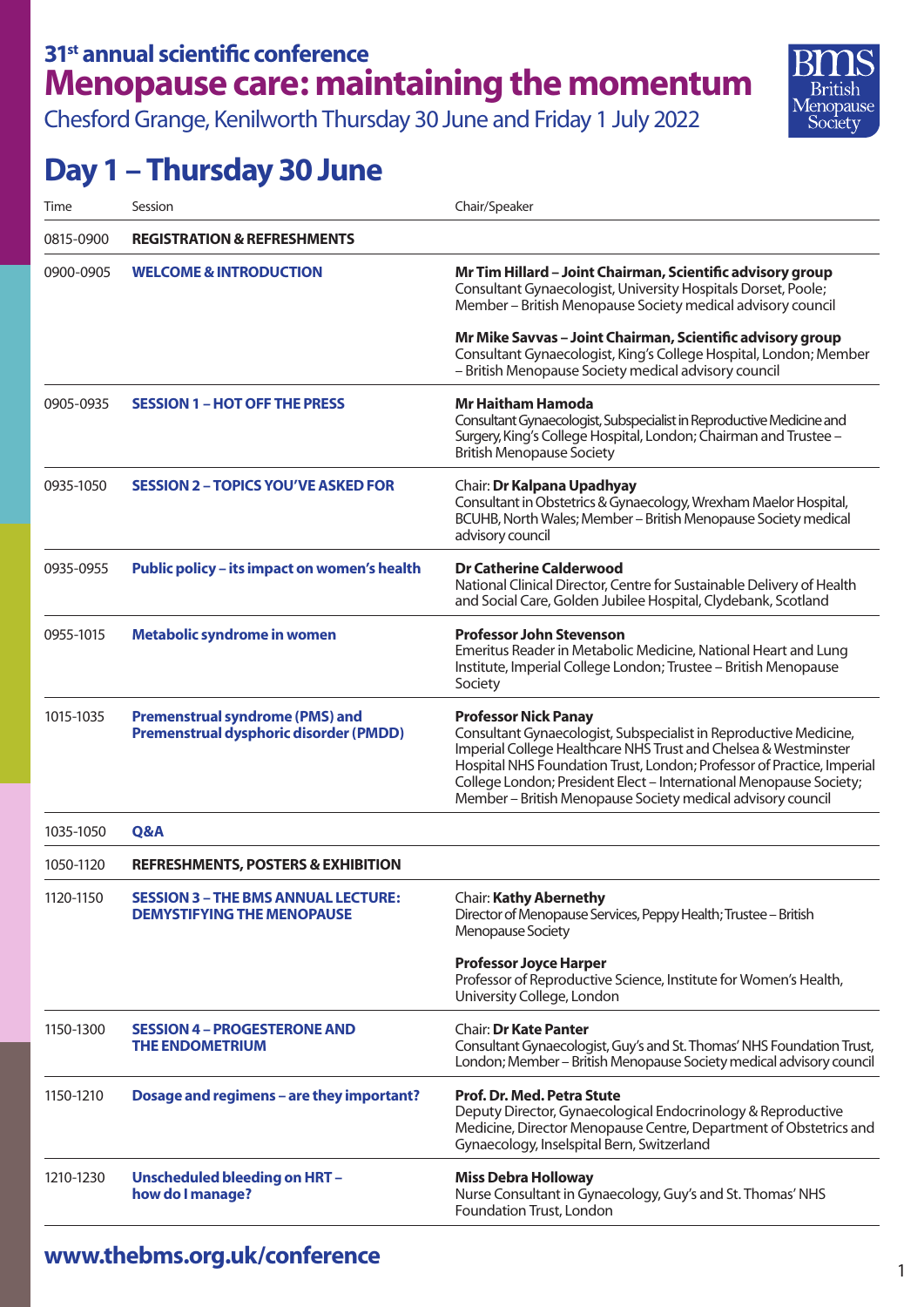Chesford Grange, Kenilworth Thursday 30 June and Friday 1 July 2022

#### Rritich Menopause Society

## **Day 1 – Thursday 30 June**

| Time      | Session                                                                                                    | Chair/Speaker                                                                                                                                                                                                                     |
|-----------|------------------------------------------------------------------------------------------------------------|-----------------------------------------------------------------------------------------------------------------------------------------------------------------------------------------------------------------------------------|
| 1230-1250 | New developments in endometrial assessment                                                                 | <b>Professor Davor Jurkovic</b><br>Professor of Gynaecology and Director, Gynaecology Diagnostic &<br>Outpatient Treatment Unit, University College Hospital, London                                                              |
| 1250-1300 | Q&A                                                                                                        |                                                                                                                                                                                                                                   |
| 1300-1400 | <b>STANDING FORK BUFFET LUNCH, POSTERS</b><br><b>&amp; EXHIBITION</b>                                      |                                                                                                                                                                                                                                   |
| 1400-1445 | <b>EDUCATIONAL SYMPOSIUM</b><br>sponsored by Theramex                                                      | For Women, For Healt                                                                                                                                                                                                              |
| 1445-1535 | <b>SESSION 5 – TRAINING &amp; EDUCATION</b>                                                                | Chair: Sara Moger<br>Chief Executive, British Menopause Society                                                                                                                                                                   |
| 1445-1505 | Principles & Practice of Menopause Care (PPMC) Mr Haitham Hamoda<br>training programme - the first year    |                                                                                                                                                                                                                                   |
| 1505-1525 | <b>IMPART (International Menopause Society</b><br><b>Professional Activity for Refresher Training)</b>     | <b>Mr Tim Hillard</b>                                                                                                                                                                                                             |
| 1525-1535 | Q&A                                                                                                        |                                                                                                                                                                                                                                   |
| 1535-1605 | <b>REFRESHMENTS, POSTERS &amp; EXHIBITION</b>                                                              |                                                                                                                                                                                                                                   |
| 1605-1705 | <b>SESSION 6 - FREE COMMUNICATIONS</b>                                                                     | <b>Oral presentations</b>                                                                                                                                                                                                         |
| 1705-1715 | <b>PROFESSOR JOHN STUDD - A TRIBUTE</b>                                                                    | <b>Mr Mike Savvas</b>                                                                                                                                                                                                             |
| 1715-1800 | <b>SESSION 7 - DEBATE</b><br>THIS HOUSE BELIEVES THAT HRT SHOULD<br><b>NOT BE STARTED IN WOMEN OVER 60</b> | <b>Chair: Professor Anne McGregor</b><br>Associate Specialist in Sexual & Reproductive Health, Centre for<br>Reproductive Medicine, Barts Health NHS Trust, London; Member-<br>British Menopause Society medical advisory council |
|           |                                                                                                            | For: Miss Lynne Robinson<br>Consultant Gynaecologist & Clinical Lead, Fertility, Menopause and<br>Reproductive Endocrine Services, Birmingham Women's Hospital;<br>Member – British Menopause Society medical advisory council    |
|           |                                                                                                            | Against: Dr Paula Briggs<br>Consultant in Sexual & Reproductive Health, Liverpool Women's<br>Hospital; Chairman Elect and Trustee - British Menopause Society                                                                     |
| 1805-1835 | <b>AGM</b>                                                                                                 |                                                                                                                                                                                                                                   |
| 1945      | <b>RECEPTION</b>                                                                                           |                                                                                                                                                                                                                                   |
| 2015      | <b>CONFERENCE BARBECUE</b>                                                                                 |                                                                                                                                                                                                                                   |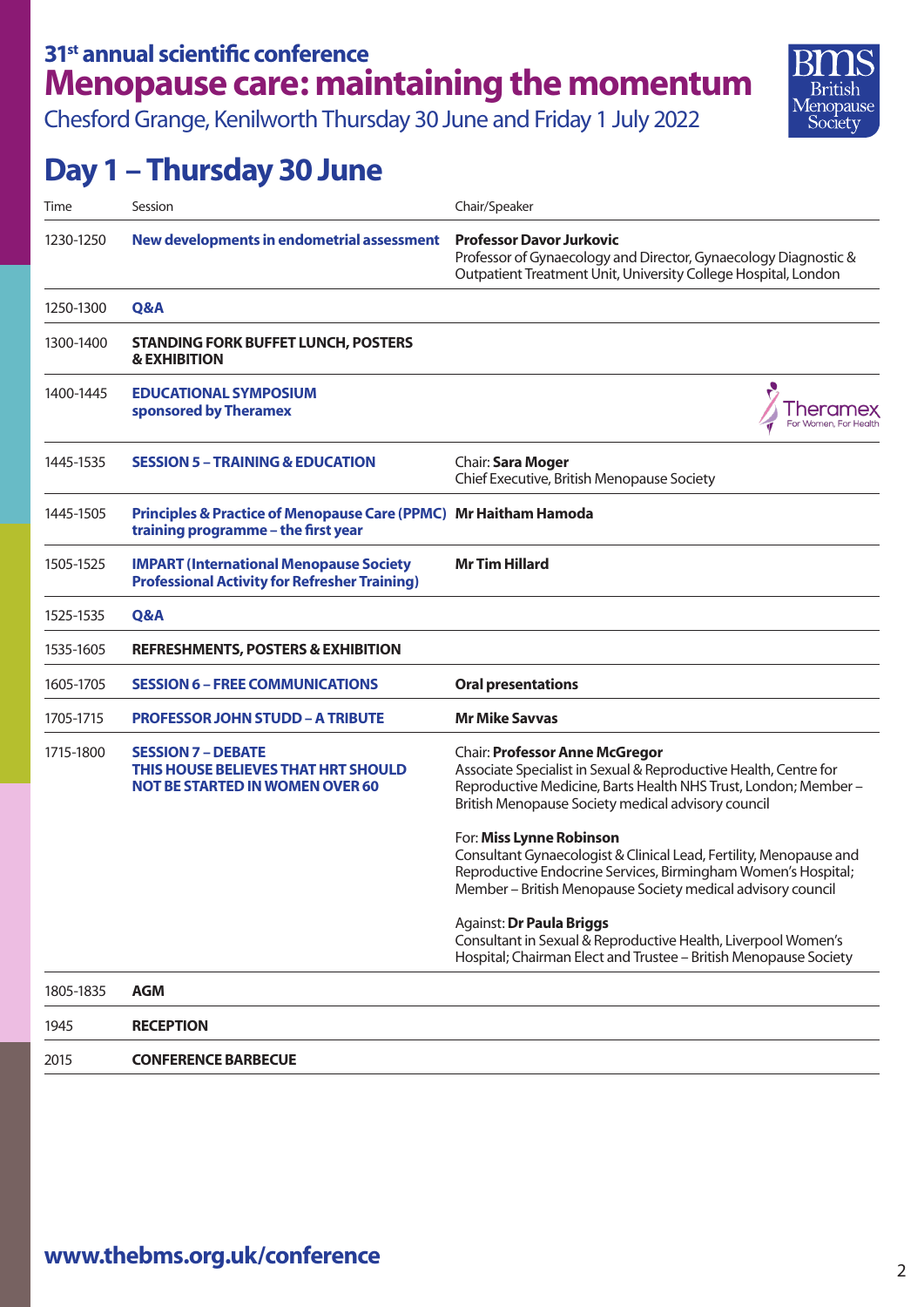Chesford Grange, Kenilworth Thursday 30 June and Friday 1 July 2022



# **Day 2 – Friday 1 July**

| Time      | Session                                                                                      | Chair/Speaker                                                                                                                                                                                                                                                                                                                  |
|-----------|----------------------------------------------------------------------------------------------|--------------------------------------------------------------------------------------------------------------------------------------------------------------------------------------------------------------------------------------------------------------------------------------------------------------------------------|
| 0815-0900 | <b>REGISTRATION &amp; REFRESHMENTS</b>                                                       |                                                                                                                                                                                                                                                                                                                                |
| 0900-1010 | <b>SESSION 8 - PUTTING WOMEN'S HEALTH</b><br><b>ON THE POLITICAL AGENDA</b>                  | <b>Chair: Dr Heather Currie MBE</b><br>Associate Specialist Gynaecologist, Dumfries & Galloway Royal<br>Infirmary; Trustee - British Menopause Society                                                                                                                                                                         |
| 0900-0920 | <b>Menopause Taskforce</b>                                                                   | <b>Carolyn Harris MP</b><br>Member of Parliament for Swansea East; Co-chair, UK Menopause<br><b>Taskforce</b>                                                                                                                                                                                                                  |
| 0920-0940 | <b>Addressing inequality</b>                                                                 | Speaker to be confirmed                                                                                                                                                                                                                                                                                                        |
| 0940-1000 | <b>What is NHS England/Improvement</b><br>(NHSE/I) doing for menopausal women?               | <b>Professor Janice Rymer</b><br>Professor of Obstetrics & Gynaecology, King's College School of<br>Medicine, London; Consultant Gynaecologist, Guy's and St Thomas'<br>NHS Foundation Trust, London; National Specialty Advisor for<br>Gynaecology for NHSE/I; Member - British Menopause Society<br>medical advisory council |
| 1000-1010 | Q&A                                                                                          |                                                                                                                                                                                                                                                                                                                                |
| 1010-1040 | <b>REFRESHMENTS, POSTERS &amp; EXHIBITION</b>                                                |                                                                                                                                                                                                                                                                                                                                |
| 1040-1130 | <b>SESSION 9 - MENOPAUSE CLINICAL</b><br><b>CONUNDRUMS</b>                                   | <b>Chair: Dr Deborah Bruce</b><br>Consultant Gynaecologist, Guy's and St Thomas' NHS Foundation<br>Trust, London; Member - British Menopause Society medical<br>advisory council                                                                                                                                               |
| 1040-1100 | Women with a previous history of thrombosis                                                  | <b>Dr Amanda Clarke</b><br>Consultant Haematologist, University Hospitals Trust, Bristol                                                                                                                                                                                                                                       |
| 1100-1120 | Women with a family history of breast cancer                                                 | <b>Dr Rebecca Bowen</b><br>Consultant Medical Oncologist, Royal United Hospital, Bath                                                                                                                                                                                                                                          |
| 1120-1130 | Q&A                                                                                          |                                                                                                                                                                                                                                                                                                                                |
| 1130-1220 | <b>SESSION 10 - ALTERNATIVES TO HRT</b>                                                      | <b>Chair: Ms Annie Hawkins</b><br>Consultant Obstetrician & Gynaecologist, Hampshire Hospitals NHS<br>Foundation Trust, Salisbury; Member - British Menopause Society<br>medical advisory council                                                                                                                              |
| 1130-1150 | <b>Complementary and non-pharmacological</b><br>approaches to symptoms - how best to advise? | <b>Kathy Abernethy</b><br>Director of Menopause Services, Peppy Health; Trustee - British<br>Menopause Society                                                                                                                                                                                                                 |
| 1150-1210 | <b>Pharmacological alternatives to HRT-</b><br>evidence base and practical prescribing       | <b>Dr Jennifer Sassarini</b><br>Consultant Obstetrician & Gynaecologist, Glasgow Royal Hospital                                                                                                                                                                                                                                |
| 1210-1220 | Q&A                                                                                          |                                                                                                                                                                                                                                                                                                                                |
| 1220-1320 | <b>STANDING FORK BUFFET LUNCH, POSTERS</b><br><b>&amp; EXHIBITION</b>                        |                                                                                                                                                                                                                                                                                                                                |